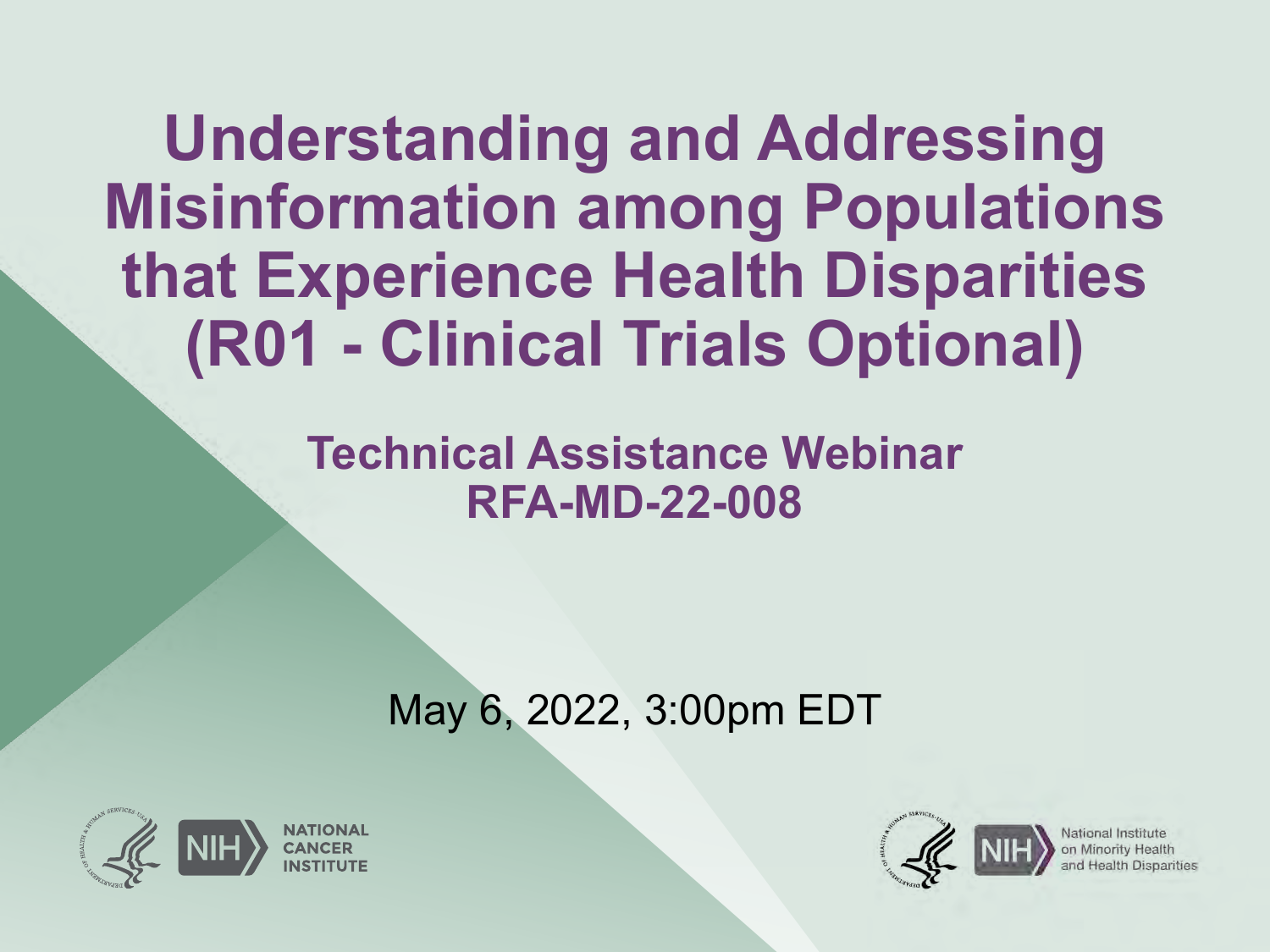### Webinar Tips

• Please remain on mute during presentation.



• Submit questions at any time using the Chat feature.



- *Click to edit Master text styless.* • Questions will be answered during the Q&A session at the end of the webinar as time permits.
- The slides and recording of today's webinar will be available on the NIMHD website: www.nimhd.nih.gov

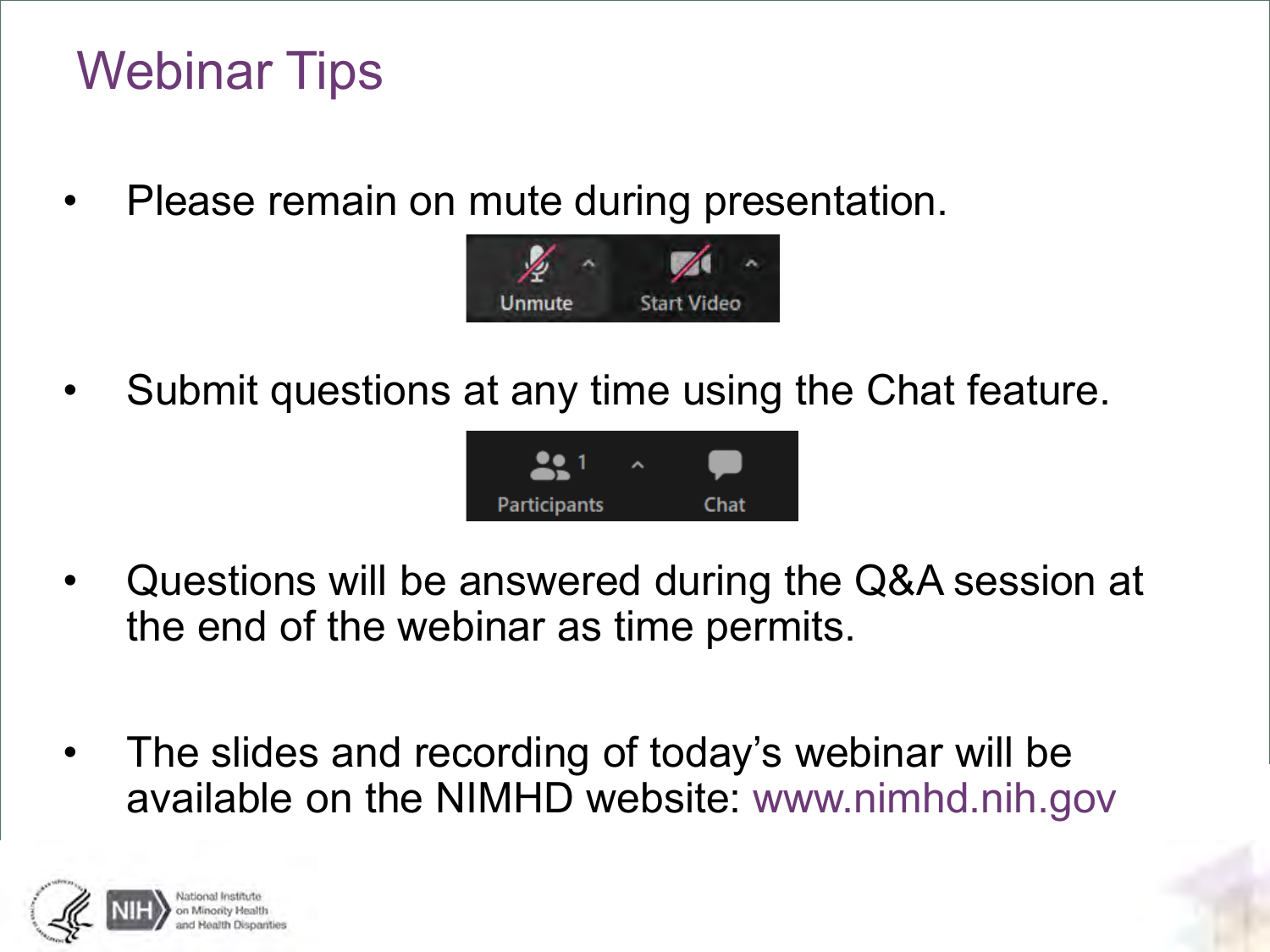NIH Contacts

### and Hodith Biopartition<br>Control Scientific Review **National Institute on Minority Health and Health Disparities**

**Program Scientific Review** 

Nancy L. Jones, PhD, MA Karen Nieves-Lugo, PhD

Dorothy Castille, PhD

Arielle Gillman, PhD, MPH

Michelle Doose, PhD, MPH

#### Constitute to the Master text styles in the Master Second level **National Cancer Institute**

Wen-Ying Sylvia Chou, PhD

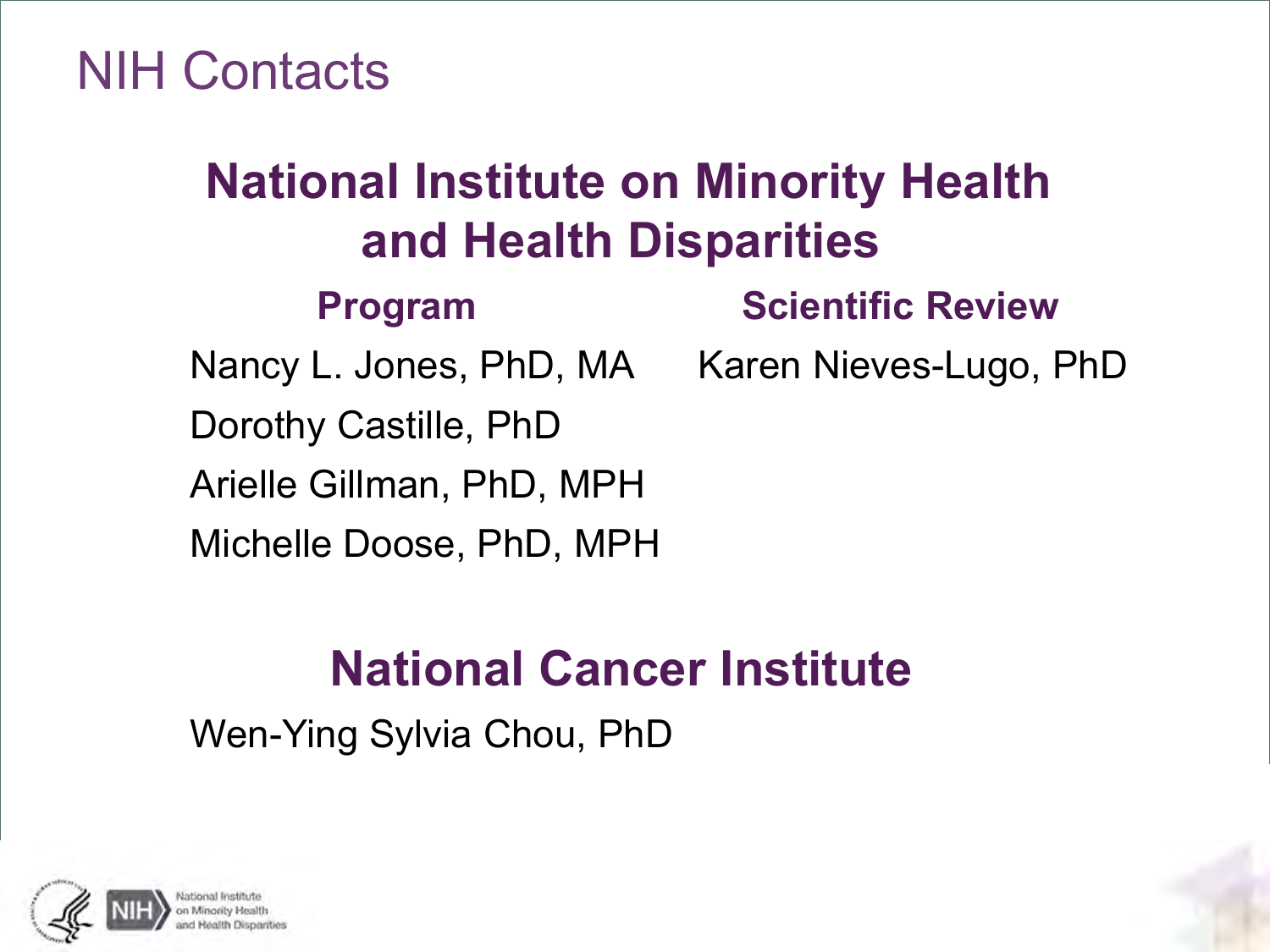### Agenda

- I. RFA background, objectives, and expectations I. NIMHD II. NCI
- II. Peer review of applications
- III. Timeline for submission, review, and selection of applications
- IV. Participant questions

NOTE: Questions about specific aims will not be addressed

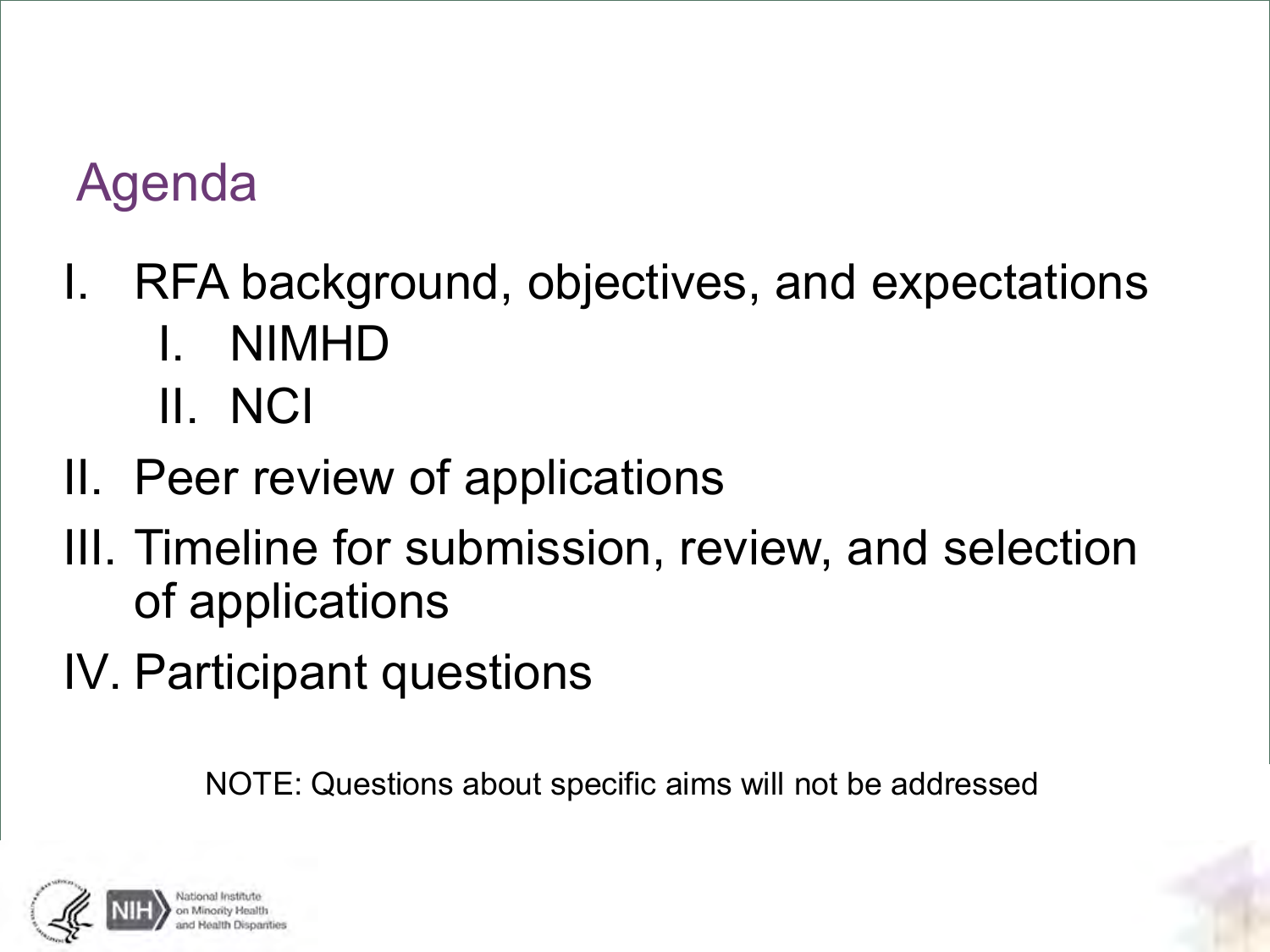# I. RFA background, objectives, and expectations

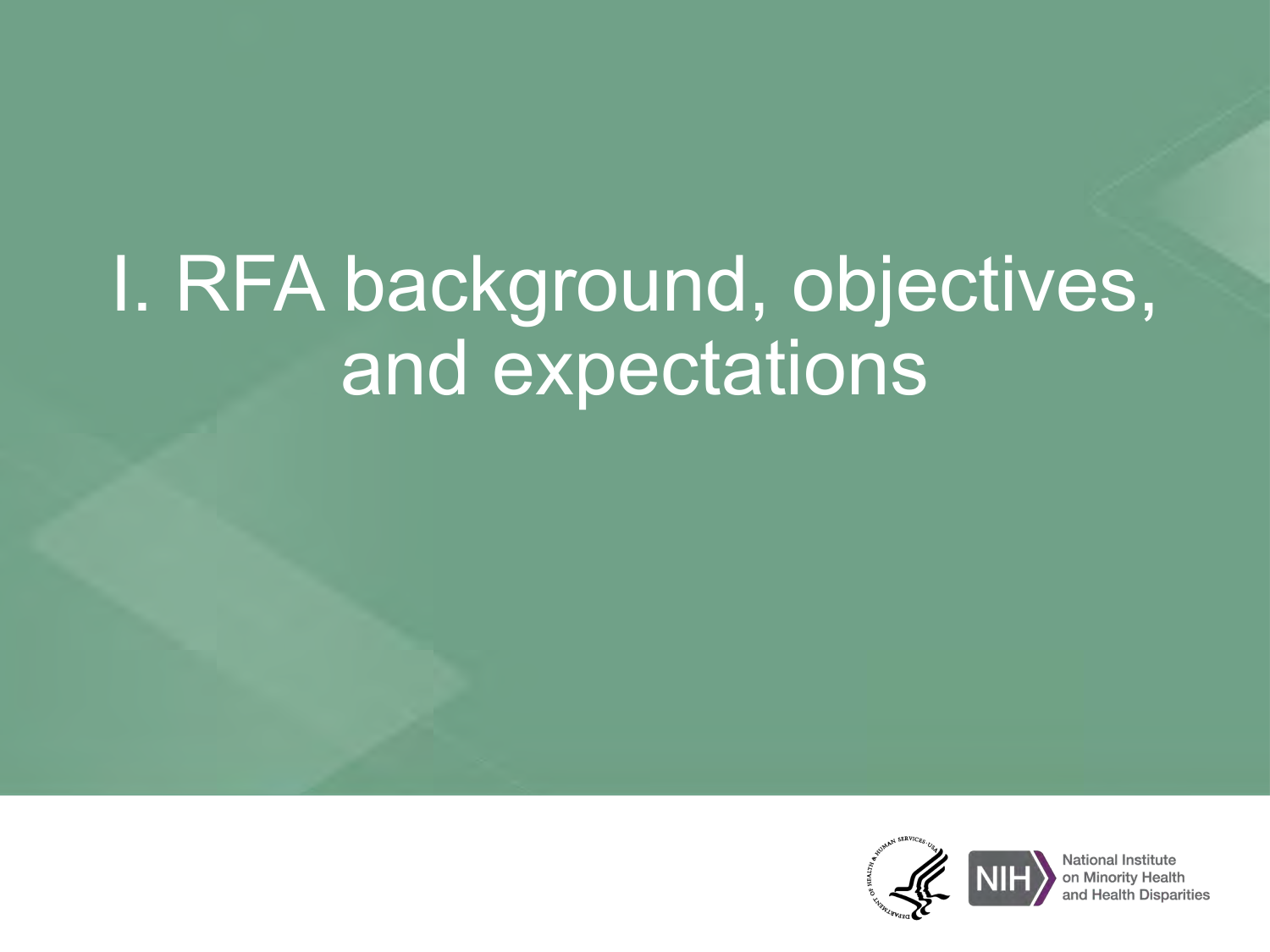### Key Definitions

*Misinformation:* health information that is inaccurate, false, or misleading based on current scientific consensus

*Disinformation:* the deliberate dissemination of misinformation with intentions to influence public opinion and behavior, often using deceptive strategies

References:

1. Chou, W.-Y. S., Gaysynsky, A., & Cappella, J. N. (2020). Where We Go From Here: Health Misinformation on Social Media. American Journal of Public Health, 110(S3), S273-S275. 2. Office of the Surgeon General (OSG). (2021). *Confronting Health Misinformation: The U.S. Surgeon General's Advisory on Building a Healthy Information Environment*. US Department of Health and Human Services. 3. Kington, R. S., Arnesen, S., Chou, W.-Y. S., Curry, S. J., Lazer, D., & Villarruel, A. M. (2021). Identifying Credible Sources of Health Information in Social Media: Principles and Attributes. *NAM Perspectives.*

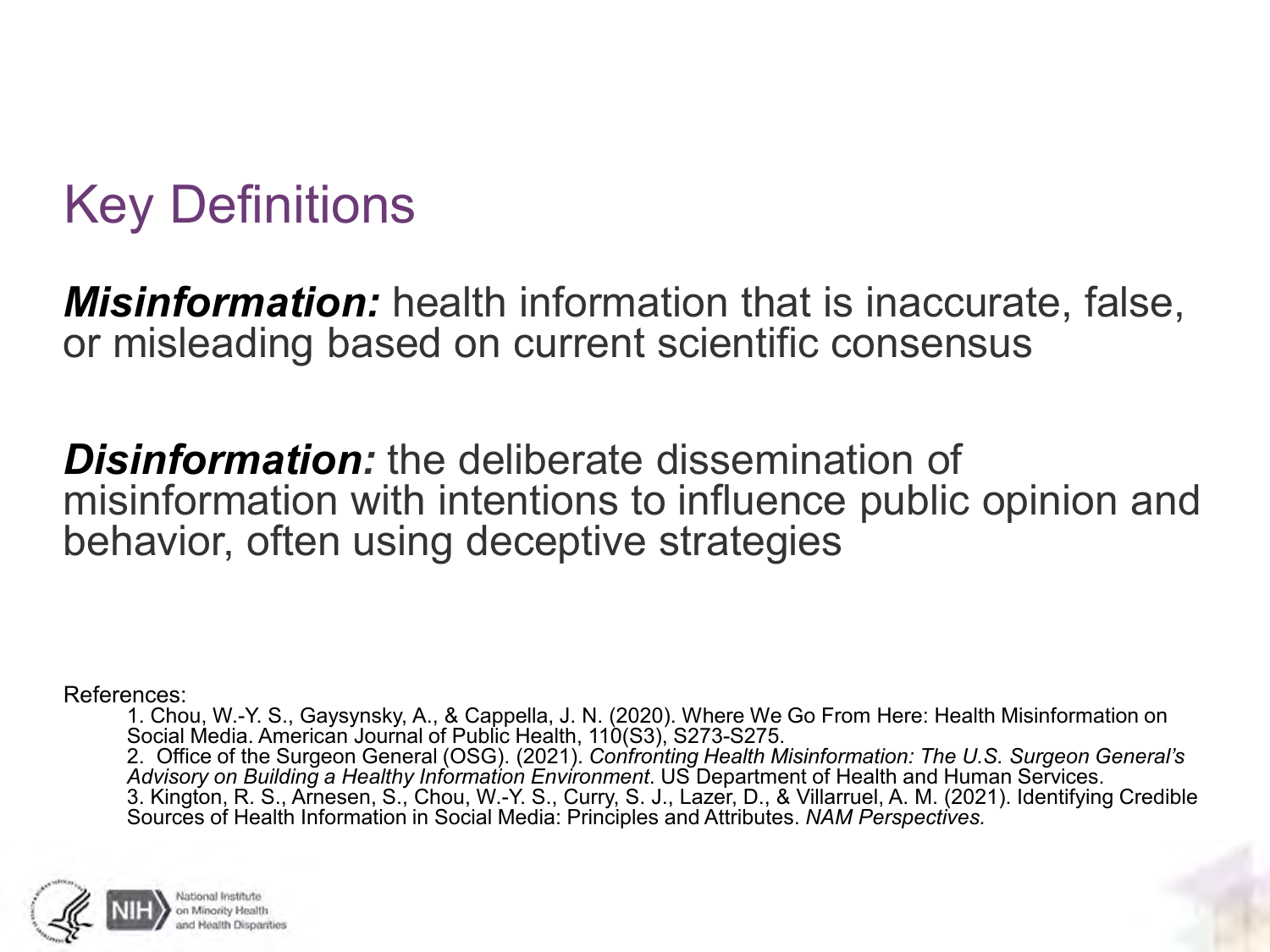### RFA Objectives

- 1) Understand the underlying mechanisms of, and
- 2) test interventions to address and mitigate

the impact of health-related misinformation and disinformation on health disparities and the populations that experience health disparities

**Applications can request up to \$500,000 direct costs per year for up to five years.**

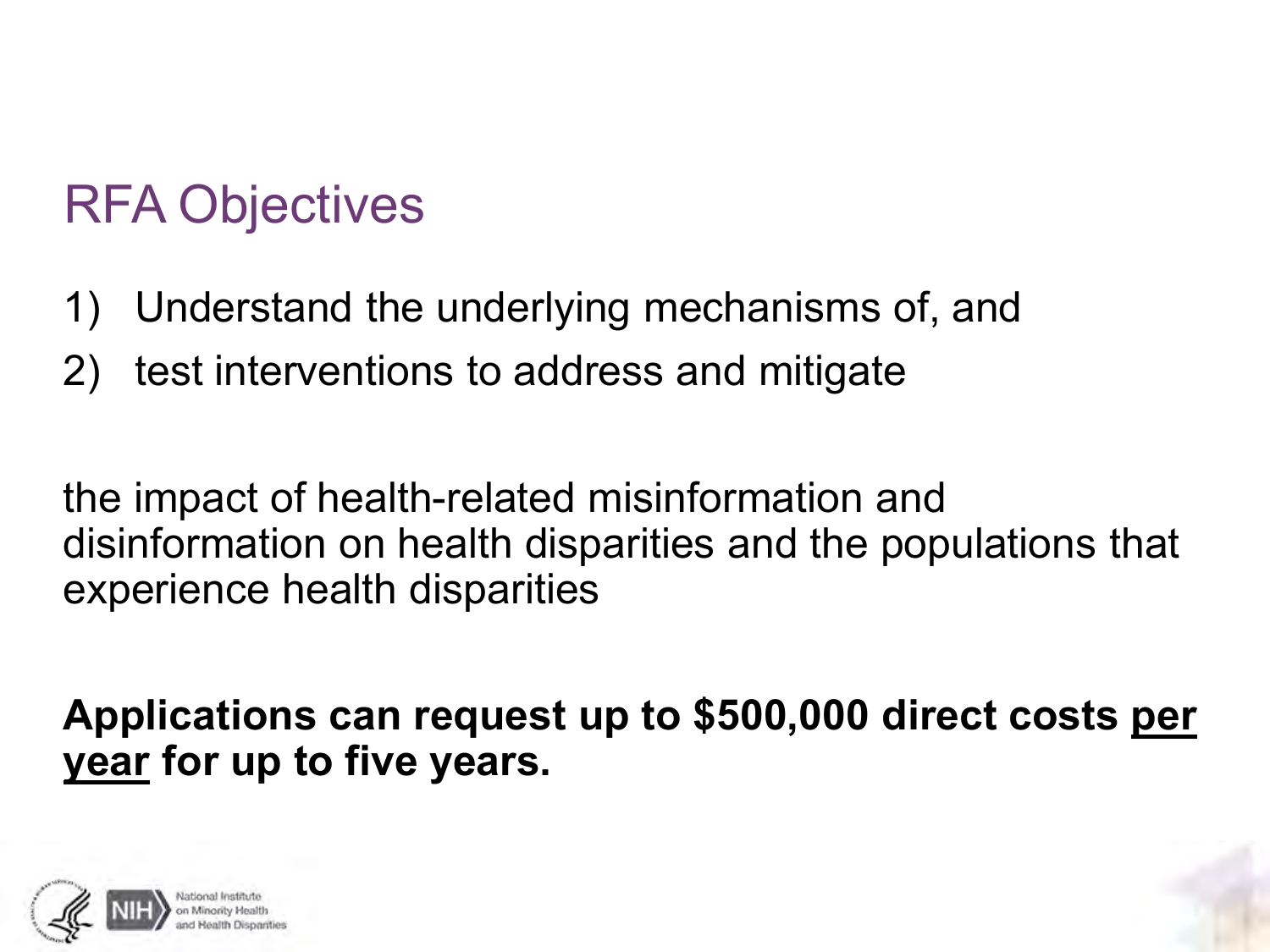### **Background**

- Misinformation and disinformation hampers public health efforts
- Misinformation and disinformation pose a threat to public health and health equity
- Certain individuals and communities may be more vulnerable, due to factors including:
	- Reliance on social media for information/lack of access to other sources of information
	- Historic/current distrust
	- Lower educational attainment
	- Lower health literacy



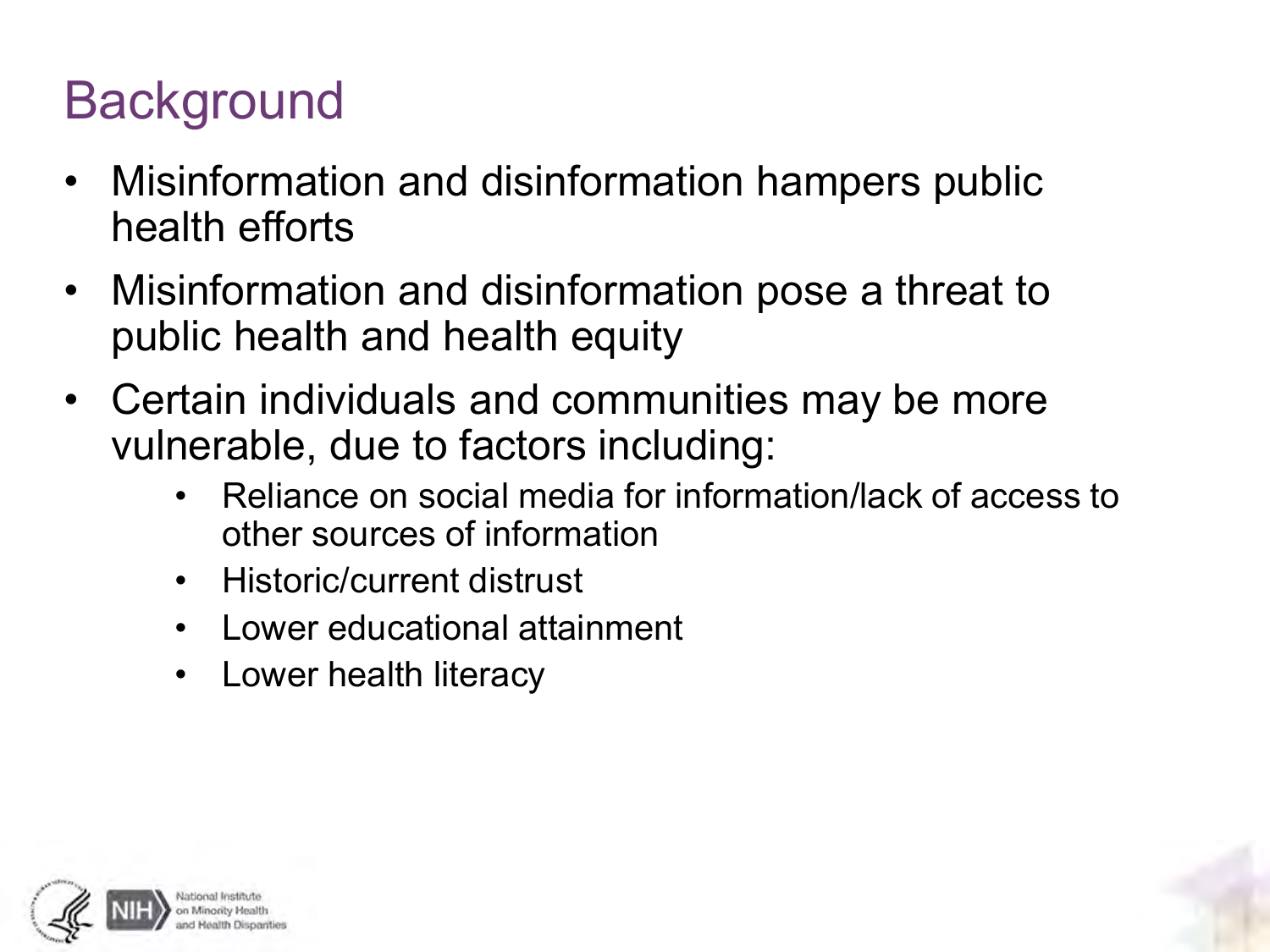### Background (Cont.)

- Lack of factual information/misunderstanding is not the only relevant factor
	- Cognitive, affective, and social processes underlie belief in misinformation and sharing
- Mechanisms, pathways, and processes by which misinformation and disinformation impact the health of **populations that experience health disparities** need to be determined and addressed



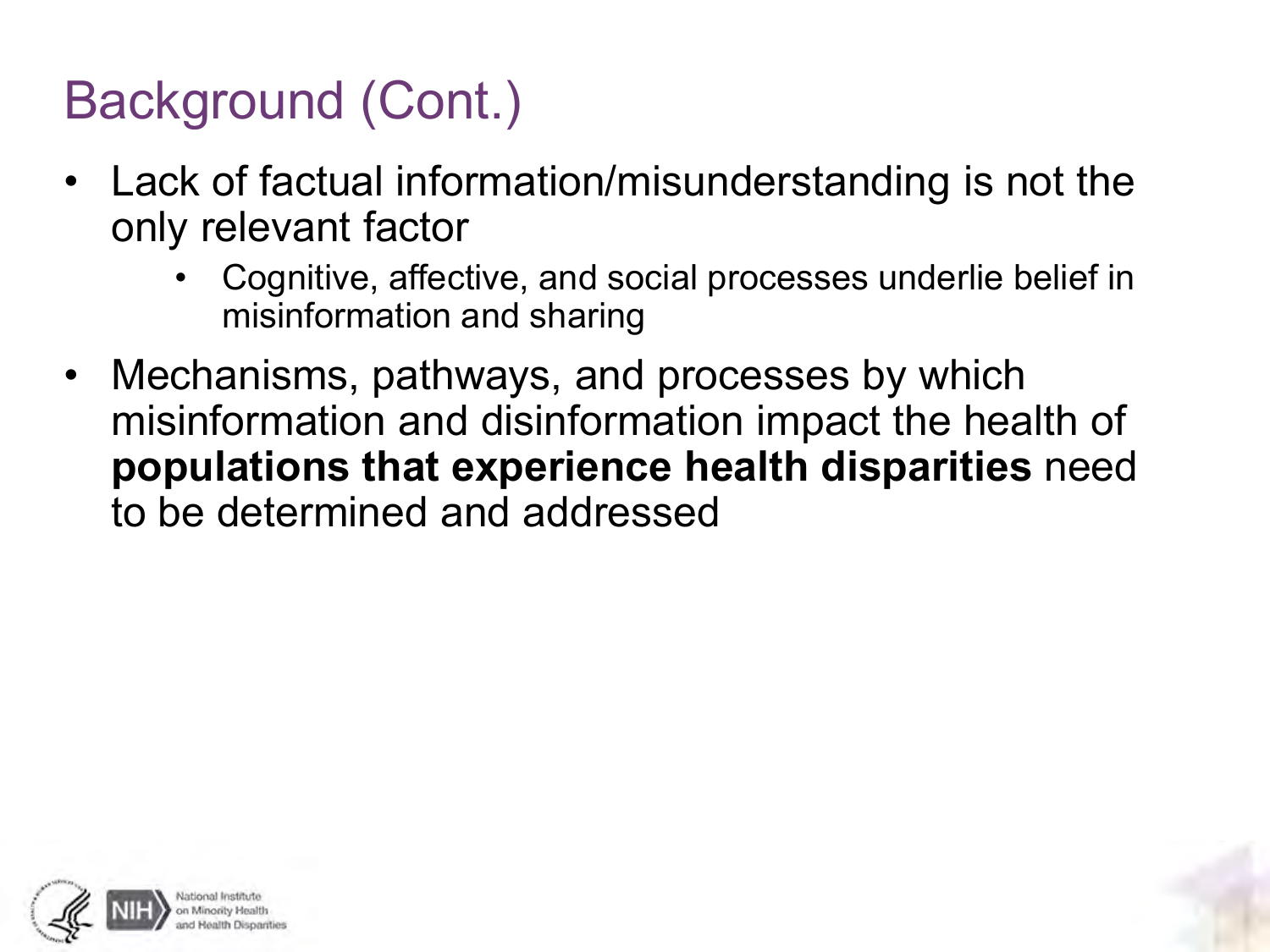### NIMHD Research Framework

|                                               |                                             | Levels of Influence*                                                                                         |                                                                                    |                                                                            |                                                              |
|-----------------------------------------------|---------------------------------------------|--------------------------------------------------------------------------------------------------------------|------------------------------------------------------------------------------------|----------------------------------------------------------------------------|--------------------------------------------------------------|
|                                               |                                             | Individual                                                                                                   | Interpersonal                                                                      | <b>Community</b>                                                           | <b>Societal</b>                                              |
| Domains of Influence<br>(Over the Lifecourse) | <b>Biological</b>                           | <b>Biological Vulnerability</b><br>and Mechanisms                                                            | Caregiver-Child Interaction<br><b>Family Microbiome</b>                            | <b>Community Illness</b><br>Exposure<br><b>Herd Immunity</b>               | Sanitation<br>Immunization<br>Pathogen Exposure              |
|                                               | <b>Behavioral</b>                           | <b>Health Behaviors</b><br><b>Coping Strategies</b>                                                          | <b>Family Functioning</b><br><b>School/Work Functioning</b>                        | <b>Community Functioning</b>                                               | Policies and Laws                                            |
|                                               | <b>Physical/Built</b><br><b>Environment</b> | <b>Personal Environment</b>                                                                                  | <b>Household Environment</b><br>School/Work Environment                            | <b>Community Environment</b><br><b>Community Resources</b>                 | Societal Structure                                           |
|                                               | <b>Sociocultural</b><br><b>Environment</b>  | Sociodemographics<br><b>Limited English</b><br><b>Cultural Identity</b><br><b>Response to Discrimination</b> | <b>Social Networks</b><br><b>Family/Peer Norms</b><br>Interpersonal Discrimination | <b>Community Norms</b><br><b>Local Structural</b><br><b>Discrimination</b> | Social Norms<br>Societal Structural<br><b>Discrimination</b> |
|                                               | <b>Health Care</b><br><b>System</b>         | <b>Insurance Coverage</b><br><b>Health Literacy</b><br><b>Treatment Preferences</b>                          | Patient-Clinician Relationship<br><b>Medical Decision-Making</b>                   | <b>Availability of Services</b><br><b>Safety Net Services</b>              | Quality of Care<br><b>Health Care Policies</b>               |
| <b>Health Outcomes</b>                        |                                             | <b>Individual Health</b>                                                                                     | Family/<br>Organizational<br><b>Health</b>                                         | ⋒<br><b>Community</b><br><b>Health</b>                                     | Population<br><b>Health</b>                                  |

[https://www.nimhd.nih.gov/about/overview/research-framework/nimhd](https://www.nimhd.nih.gov/about/overview/research-framework/nimhd-framework.html)framework.html

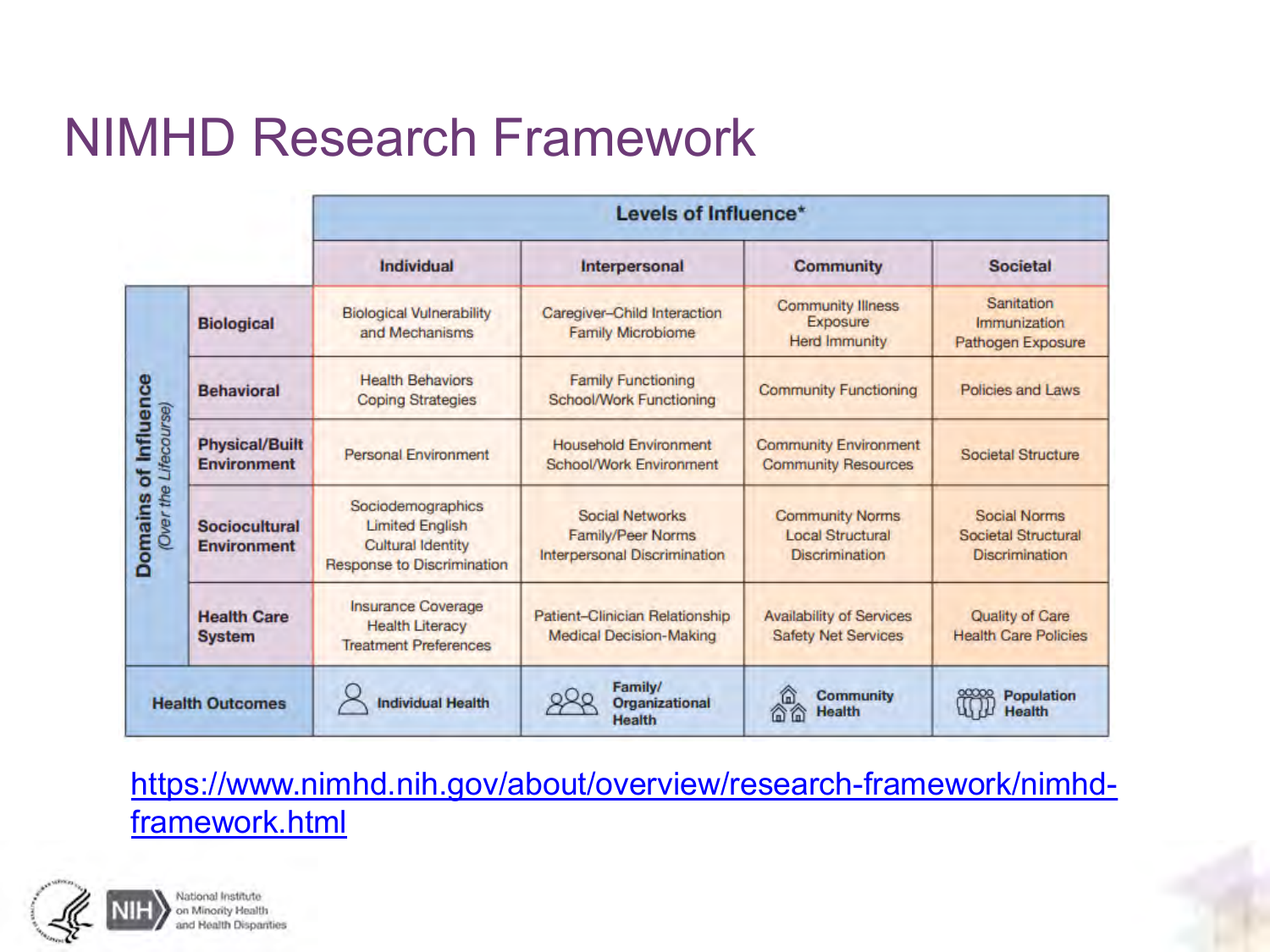### Initiative Description

Research to address and mitigate the harmful impacts of misinformation and disinformation among populations that experience health disparities through a multidisciplinary approach that recognizes psychosocial factors, structural racism, mistrust, and marginalization of communities:

- Consider special communities
- Health contexts of interest: COVID-19, HIV/AIDS, STIs, vaccines, genetic testing, cancer, and tobacco use and cessation, others
- Outcomes of interest include: physical and mental health, health decision-making, behavior change, adherence to evidence-based prevention and treatment guidelines/recommendations, and morbidity and mortality
- Encouraged to work closely with key informants and community partners

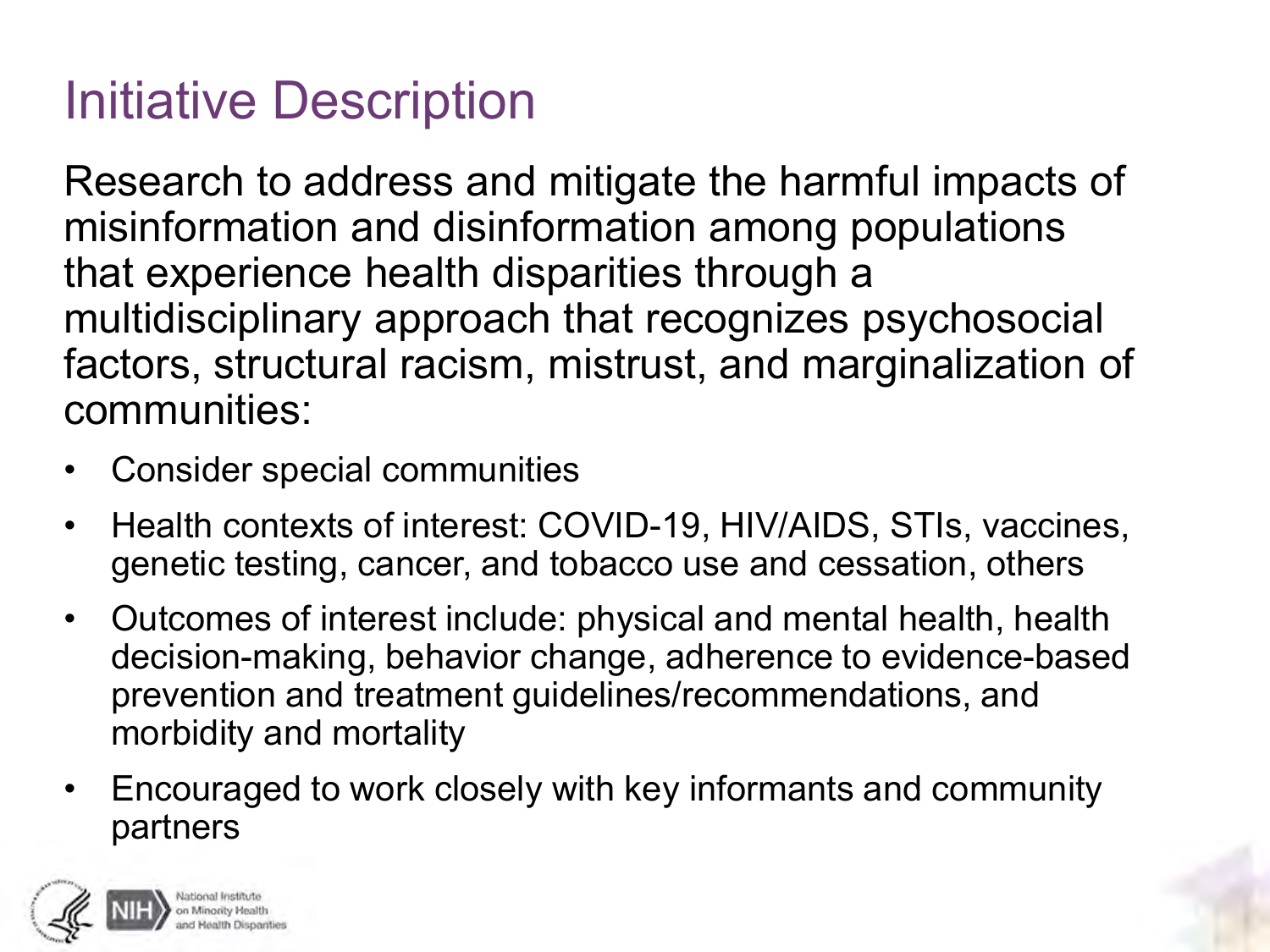### Research Priorities: NIMHD

#### *Etiology, including:*

- Examining the roles of **structural racism and distrust** in science and medicine and their impact on misinformation and disinformation reception, dissemination, and decision-making
- Examining the **pathways and mechanisms** by which misinformation and disinformation differentially impact populations that experience health disparities
- Examining **health literacy efforts by organizations and community** to reduce the spread and impact of misinformation

#### *Interventions, including:*

- Evaluating **evidence-based communication strategies** to combat misinformation promulgated through social media or person-to-person in various settings
- Developing and evaluating **interventions that address health and science literacy and numeracy** in the organizational and community context or at those levels
- **Partnering with public, private, and community stakeholders** to develop and/or evaluate mass dissemination and communication campaigns and interventions designed to engender trust and confidence in science and evidence-based decision-making



See FOA for full list of NIMHD research priorities: https://grants.nih.gov/grants/guide/rfa-files/RFA-MD-22-008.html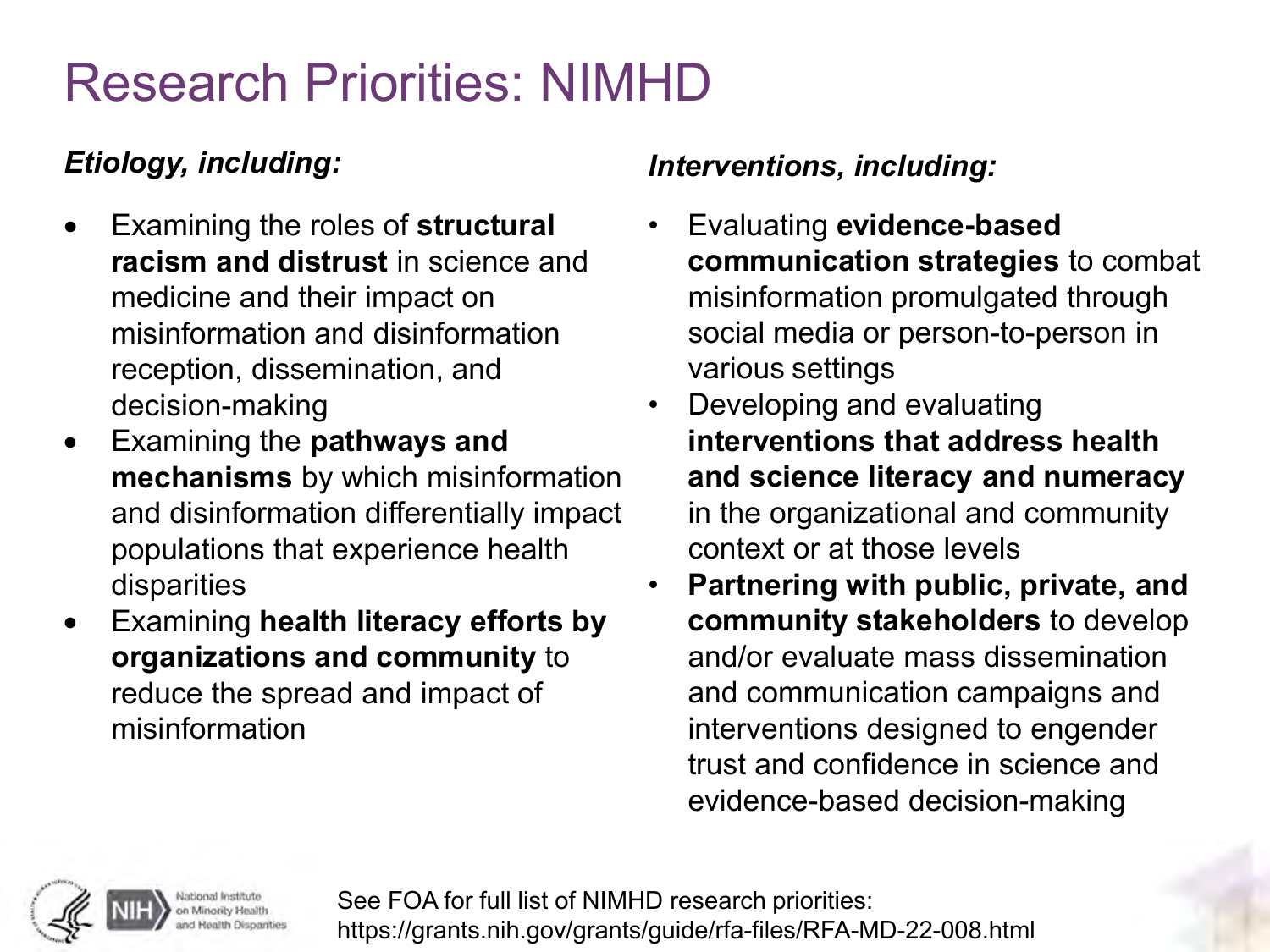### Research Priorities: NCI

•*Assessing the impact of cancer-related misinformation (e.g., on healthcare delivery across the cancer continuum, on patient-provider relationships, on decision-making, on cancer-related outcomes)*

•*Identifying influential sources of cancer misinformation, understanding their motives, and ascertaining the tactics they use across different platforms, languages, and contexts*

•*Developing and testing mitigation strategies to combat cancer misinformation through multilevel solutions*

•*Facilitating the dissemination of critical, evidence-based cancer information in clinical systems and community settings*

•*Identifying communities that are particularly susceptible to cancer-related misinformation, elucidating factors that make them vulnerable, and developing targeted mitigation interventions*

•*Application of novel tools and mixed methods approaches to monitor the information environment in real-time, identify the dynamics of cancer misinformation spread, and analyze non-textual data (e.g., videos and images).*

Applicants are encouraged to build non-traditional partnerships with community organizations, media outlets, and technology platforms to understand and address cancer misinformation.

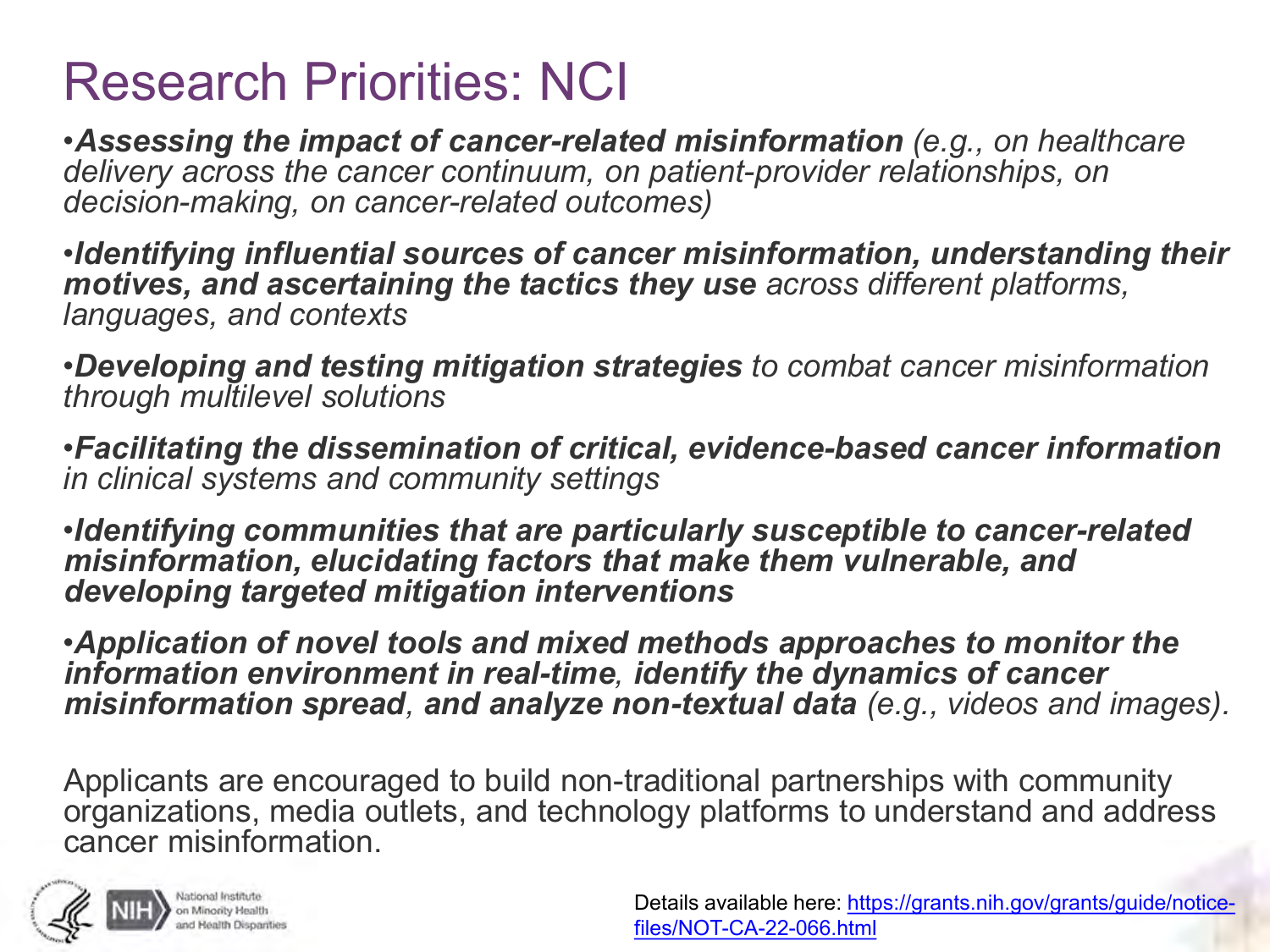# II. Peer Review of Applications

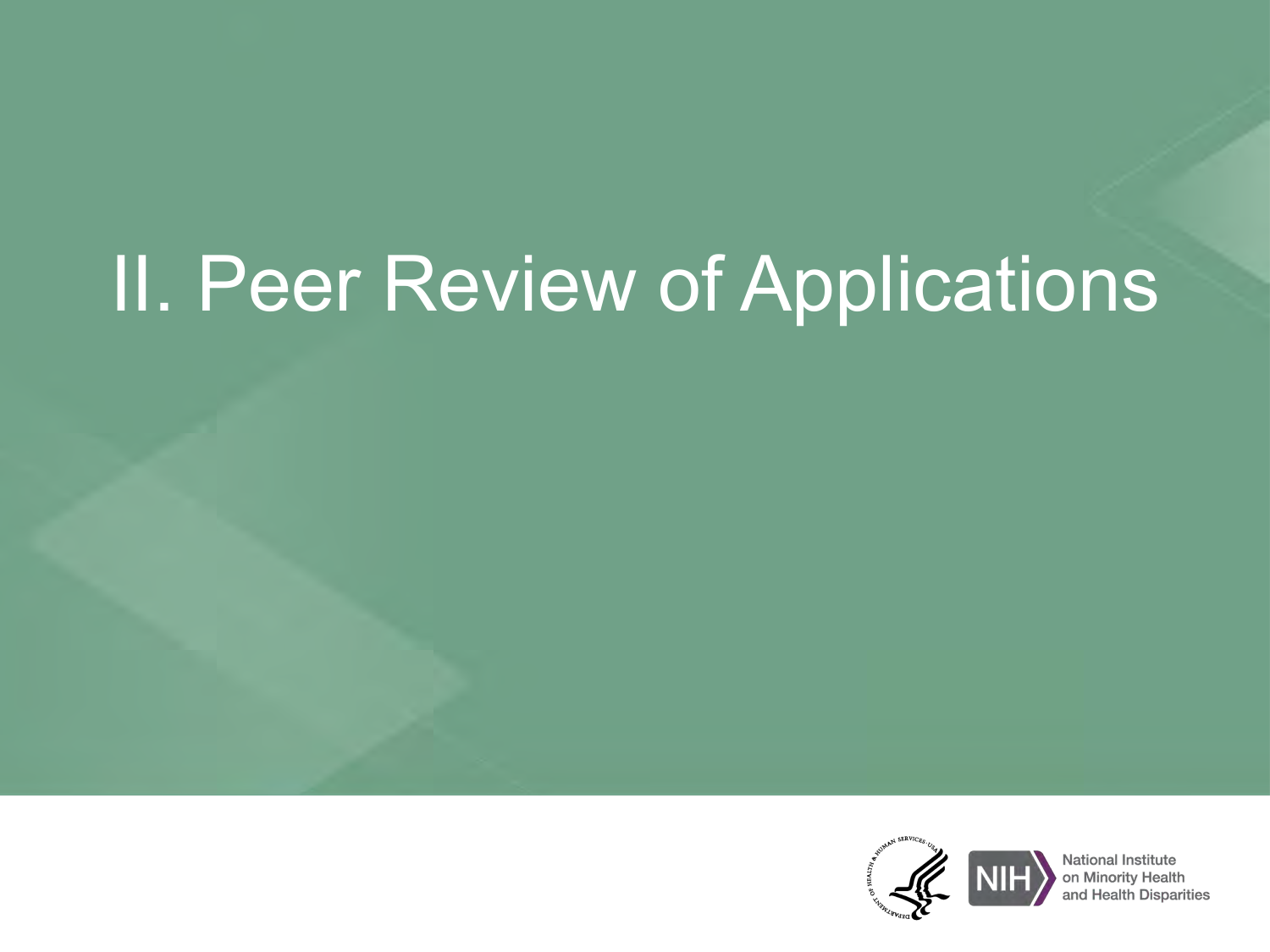### **NIH Peer Review System for Grant Applications**



**First Level of Review Scientific Review Group** NIMHD - Special Emphasis Panel

Second Level of Review **NIH Institute/Center Council** 



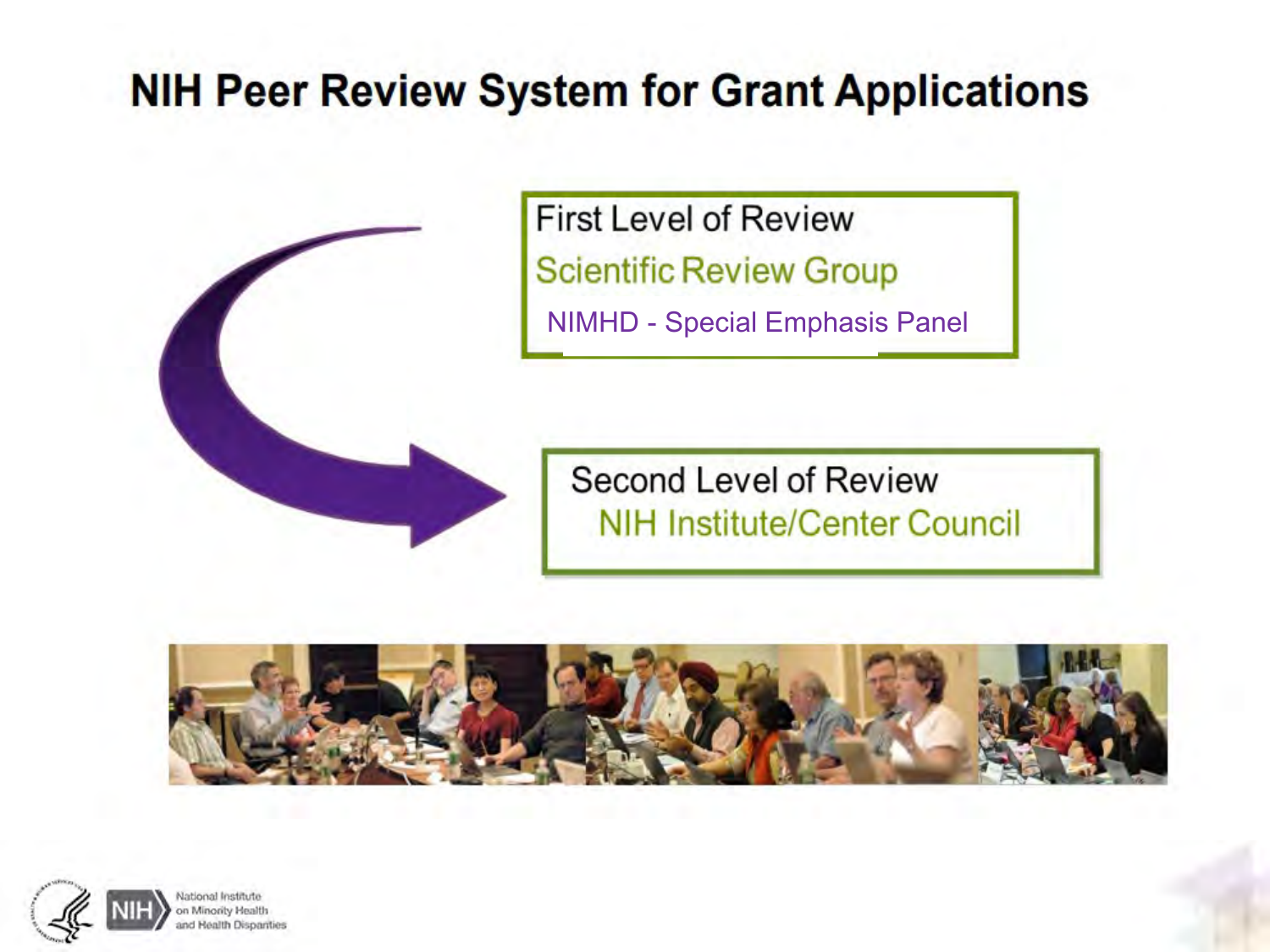### Peer Review RFA-MD-22-008: R01 - Clinical Trials **Optional**

- Applications will be evaluated for completeness and compliance with application instructions by the Center for Scientific Review.
- Program Staff from participating Institutes (NIMHD and NCI) will assess the application for responsiveness to the [RFA-MD-22-008](https://grants.nih.gov/grants/guide/rfa-files/RFA-MD-22-008.html).
- NIMHD Scientific Review Branch will coordinate and manage the review of the applications.
	- Applications will be assigned to a special emphasis panel (SEP).
		- Use eRA Commons to access administrative information relating to your application.
	- Administrative Review of Applications
		- Based on FOA RFA-MD-22-008 requirements and [NIH peer review policy and procedures](https://grants.nih.gov/policy/peer/index.htm).
	- Scientific Expertise
		- As defined in the FOA: RFA-MD-22-008
		- Collective expertise based on content of the applications
		- At least 3 reviewers will be assigned to each application
	- Roster will be posted approximately 30 days before the meeting.
		- Do **not** contact the members of the review panel [\(NOT-OD-22-044\)](https://grants.nih.gov/grants/guide/notice-files/NOT-OD-22-044.html)
	- Post Submission Materials:
		- Applicants are required to follow the instructions for post-submission materials, as described in the policy [NOT-OD-19-083](https://grants.nih.gov/grants/guide/notice-files/NOT-OD-19-083.html) and [NOT-OD-22-113](https://grants.nih.gov/grants/guide/notice-files/NOT-OD-22-113.html).



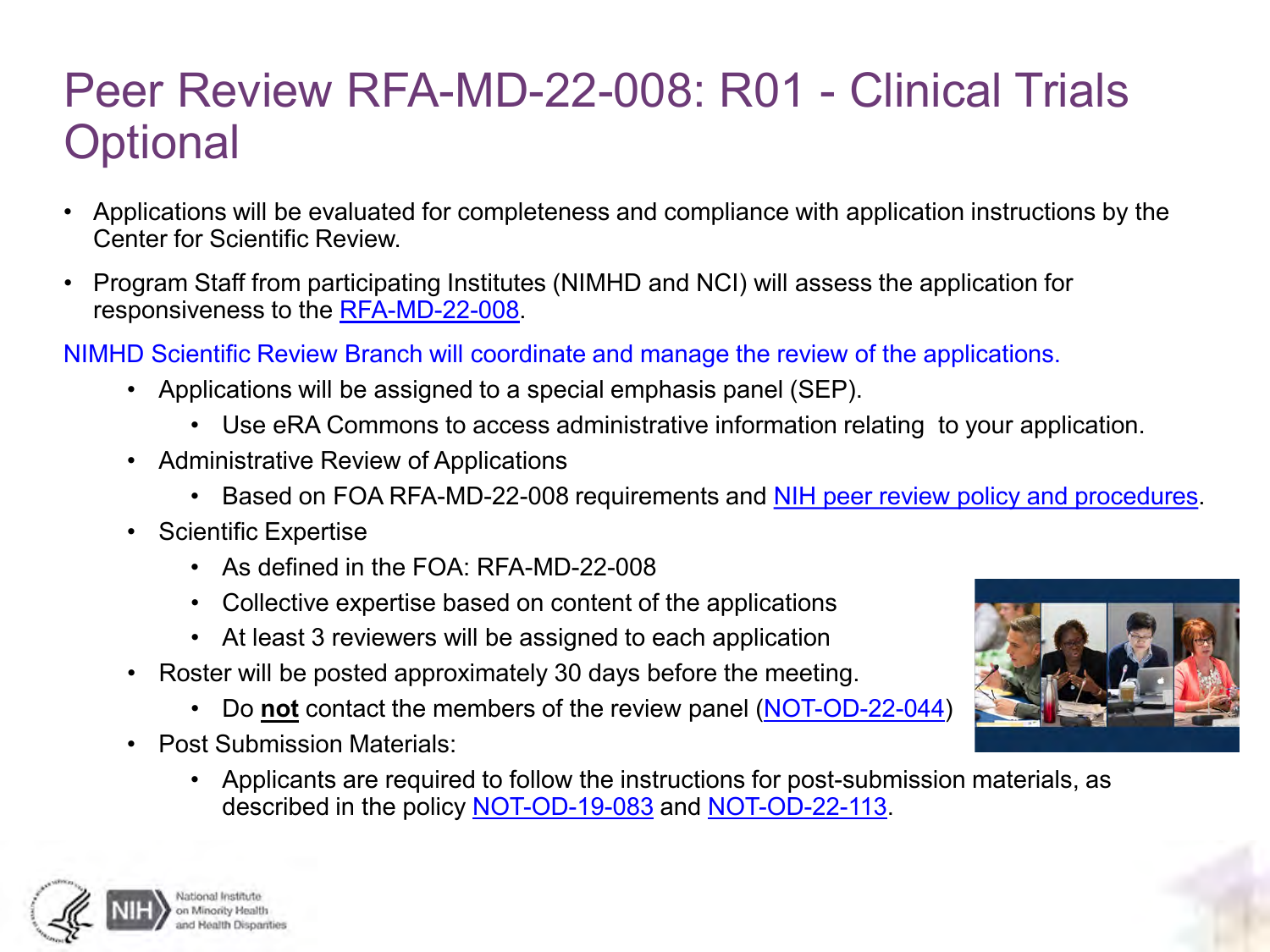### Application Review Information [\(Section V\)](https://grants.nih.gov/grants/guide/rfa-files/RFA-MD-22-008.html#_Section_V._Application)

Reviewers will consider the criteria described in [section V](https://grants.nih.gov/grants/guide/rfa-files/RFA-MD-22-008.html#_Section_V._Application) of the FOA: RFA-MD-22-008 in the determination of scientific and technical merit.

Read this section carefully and make sure the questions included in [section V](https://grants.nih.gov/grants/guide/rfa-files/RFA-MD-22-008.html#_Section_V._Application) of the FOA: RFA-MD-22-008 are addressed.

- In addition to the standard review questions, make sure that the FOA specific questions are addressed (see example in the next slide).
- If your application is a clinical trial, make sure the specific questions related to the clinical trials are addressed as well.

#### **Scored Review Criteria:**

- Significance
- Investigator(s)
- Innovation
- Approach
- Environment



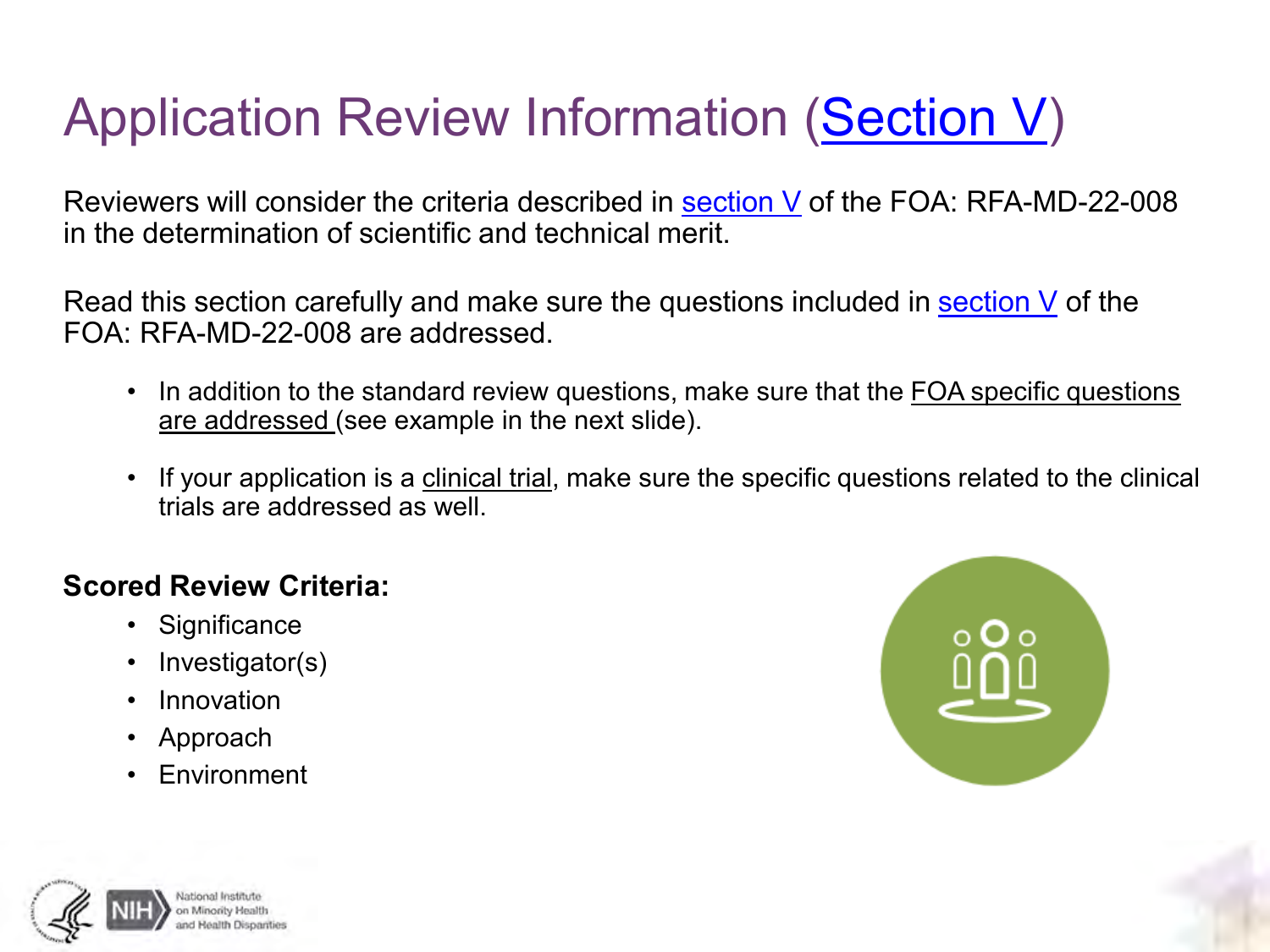

Does the project address an important problem or a critical barrier to progress in the field? Is the prior research that serves as the key support for the proposed project rigorous? If the aims of the project are achieved, how will scientific knowledge, technical capability, and/or clinical practice be improved? How will successful completion of the aims change the concepts, methods, technologies, treatments, services, or preventative interventions that drive this field?

**Standard** review questions

#### **In addition, for applications involving clinical trials**

• Are the scientific rationale and need for a clinical trial to test the proposed hypothesis or intervention well supported by preliminary data, clinical and/or preclinical studies, or information in the literature or knowledge of biological mechanisms? For trials focusing on clinical or public health endpoints, is this clinical trial necessary for testing the safety, efficacy or effectiveness of an intervention that could lead to a change in clinical practice, community behaviors or health care policy? For trials focusing on mechanistic, behavioral, physiological, biochemical, or other biomedical endpoints, is this trial needed to advance scientific understanding?

Clinical trials applications

#### **Specific to this FOA :**

- To what extent can the proposed project advance understanding of multilevel factors related to the processing of, belief in, and/or sharing of misinformation/disinformation among populations that experience health disparities?
- To what extent does the proposed project focus on mechanisms or pathways hypothesized to hypothesized to be associated with misinformation/disinformation and identified health disparities?
- To what extent does the proposed project focus on an intervention to reduce the effects or understand how misinformation/disinformation may affect a health disparity outcome within populations that experience health disparities?
- To what extent can the project contribute to the development and implementation of interventions that address multilevel factors associated with reducing the health impact of misinformation in U.S. populations that experience health disparities?



**Additional** questions for this FOA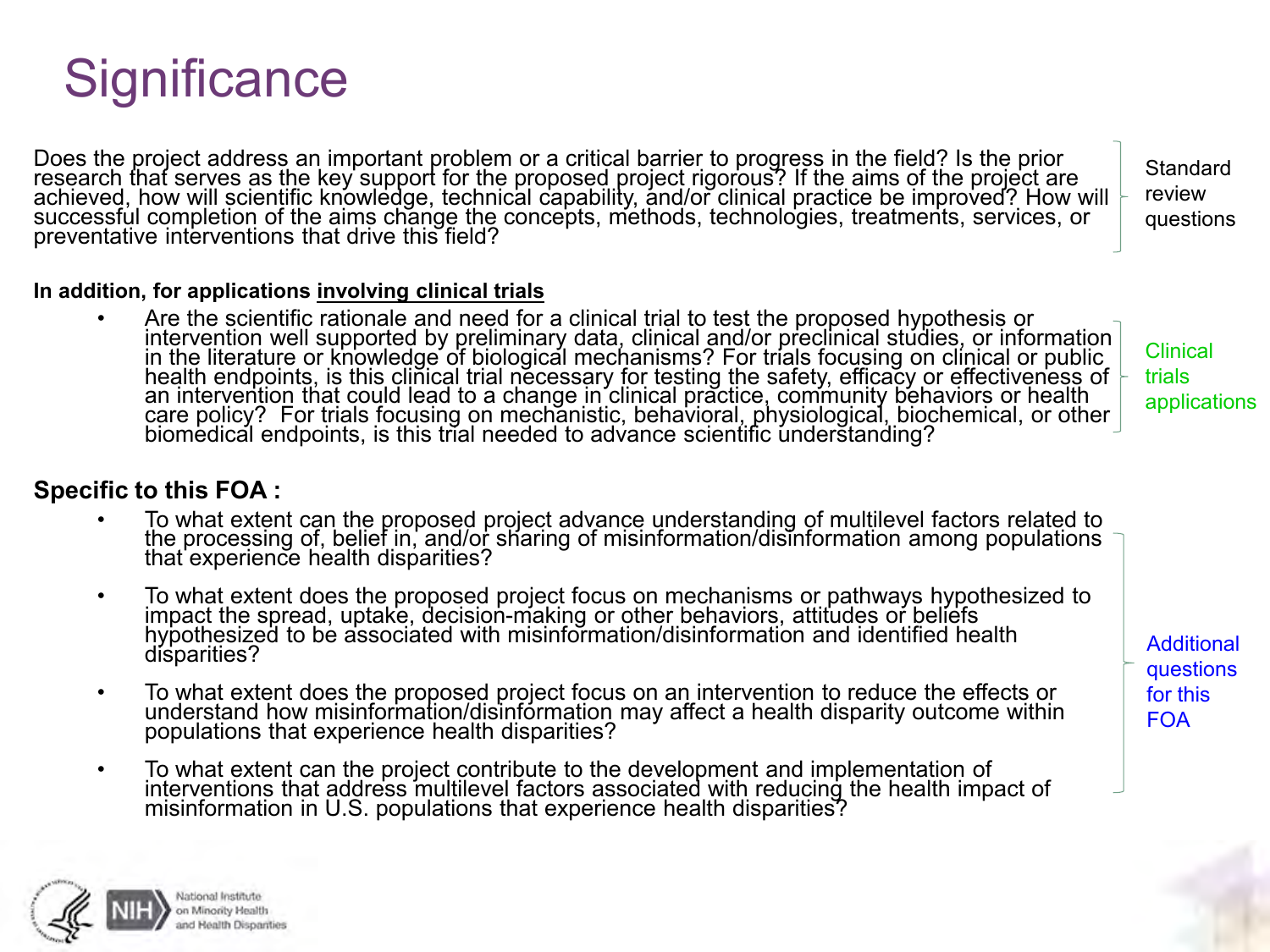#### **Additional Review Criteria**

- Study Timeline [\(NOT-OD-17-118\)](https://grants.nih.gov/grants/guide/notice-files/NOT-OD-17-118.html) if the application is designated as clinical trial.
- [Protection for Human Subjects](https://grants.nih.gov/grants/guide/url_redirect.htm?id=11175) 
	- Human subjects are involved and/or the proposed activities meet the criteria for one or more of the categories óf research that are exempt under 45 CFR Part 46.
	- For research that involves human subjects, the committee will evaluate the justification for involvement of human subjects and the proposed protections from research risk relating to their participation according<br>to the following five review criteria: 1) risk to subjects, 2) adequacy of protection against risks, 3) potential benefits to the subjects and others, 4) importance of the knowledge to be gained, and 5) <u>data and safety</u><br><u>monitoring for clinical trials</u>.
	- For research that involves human subjects and meets the criteria for one or more of the categories of research that are exempt under 45 CFR Part 46, the committee will evaluate: 1) the justification for the exemption, 2) human subjects involvement and characteristics, and 3) sources of materials.
- [Inclusion of Women, Minorities and Individuals Across the Lifespan](https://grants.nih.gov/grants/peer/guidelines_general/Review_Human_Subjects_Inclusion.pdf)
	- For applications that involve human subjects and/or NIH-defined clinical research, reviewers will evaluate<br>the proposed plans for the inclusion (or exclusion) of individuals on the basis of sex/gender, race, and<br>ethni adults) to determine if it is justified in terms of the scientific goals and research strategy proposed.
- [Vertebrate Animals](https://olaw.nih.gov/guidance/vertebrate-animal-section.htm)
	- [Worksheet for applications involving animals](https://grants.nih.gov/grants/olaw/VASchecklist.pdf)
- Biohazards
- Resubmission

#### **Additional Review Considerations**

- Applications from Foreign Organizations: Not applicable
- Select Agents Research
- Resource Sharing Plans
	- (1) [Data Sharing Plan;](https://grants.nih.gov/grants/guide/url_redirect.htm?id=11151) (2) [Sharing Model Organisms;](https://grants.nih.gov/grants/policy/model_organism/) and (3) [Genomic Data Sharing Plan \(GDS\)](https://osp.od.nih.gov/scientific-sharing/policies/)
- Authentication of Key Biological and/or Chemical Resources
	- For applications involving key biological and/or chemical resources
- Budget and Period of Support

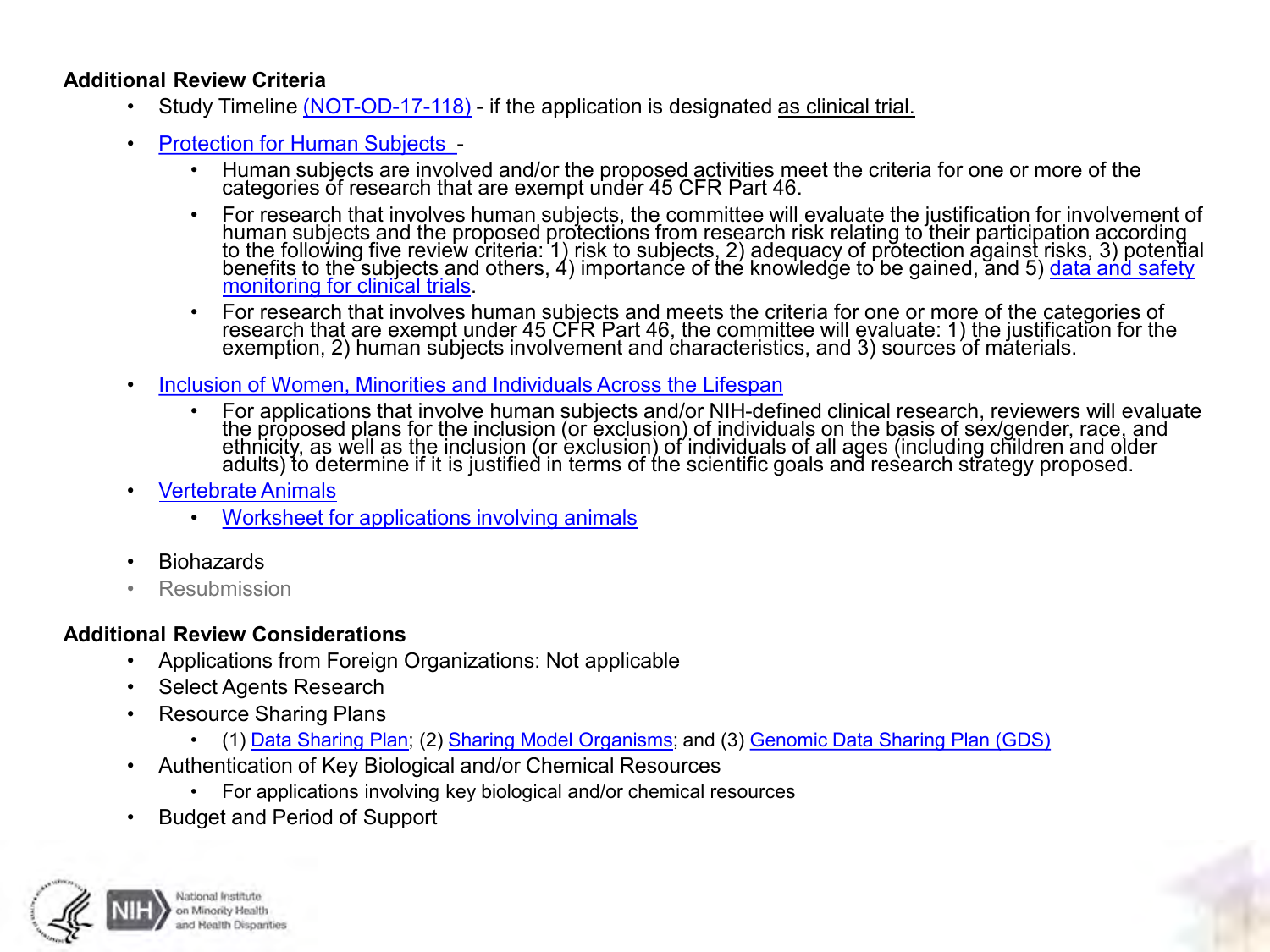### Review Process

The NIH utilizes a 9-point rating scale  $(1 =$  exceptional;  $9 =$  poor) for all applications.

• The same scale is used for overall impact scores and for criterion scores. [https://grants.nih.gov/grants/peer/guidelines\\_general/scoring\\_system\\_and\\_procedure.pdf](https://grants.nih.gov/grants/peer/guidelines_general/scoring_system_and_procedure.pdf)

Each reviewer assigned to an application gives a separate score for each of the five review criteria (i.e., Significance, Investigator(s), Innovation, Approach, and Environment) and a preliminary overall impact score.

• The preliminary scores are used to determine which applications will be discussed at the meeting.

Final Impact Score is based on the average of all voting reviewers X 10.

• Scores range from 10 (exceptional) to 90 (poor).

The final impact score for each discussed application is reported on the summary statement and can be found in your eRA Commons account approximately 30 days after the review meeting.

Impact scores are not provided for applications that are not discussed (ND).

Any questions before the peer review meeting, please feel free to contact me by email: [karen.nieveslugo@nih.gov](mailto:karen.nieveslugo@nih.gov)

If you have further questions after the peer review meeting about the summary statement contents, you should contact a Program Officer (PO) listed on the summary statement and/or your eRA Commons account.

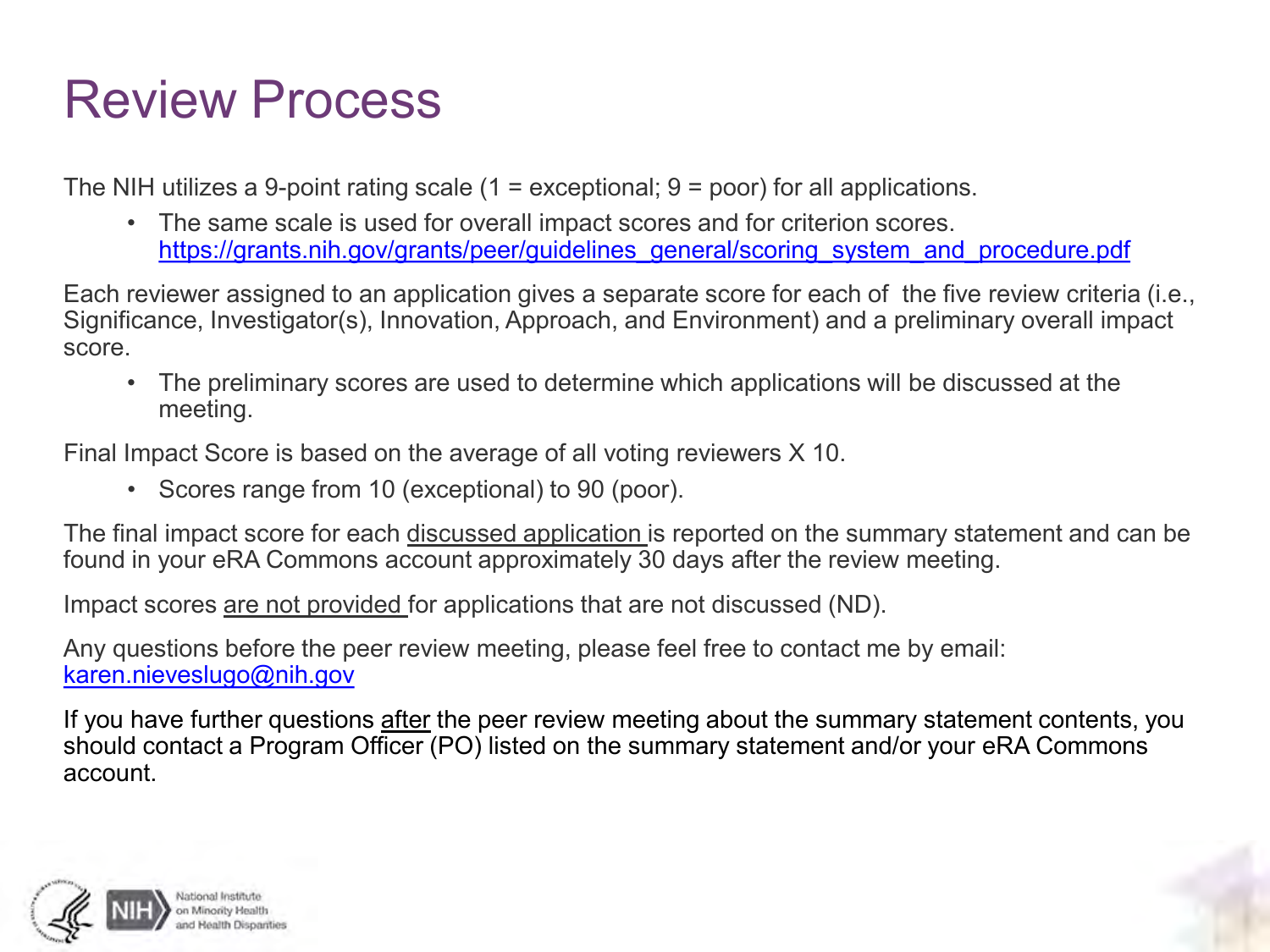### Peer Review Resources

- The Center for Scientific Review (CSR) has produced a series of webinars and videos to give you an inside look at how scientists from across the country review NIH grant applications for scientific and technical merit: click [here](https://public.csr.nih.gov/NewsAndPolicy/PeerReviewVideos).
- Resources for using eRA Commons: click [here](https://www.era.nih.gov/sites/default/files/eRA-Commons-Resources.pdf).
- Problems with submission process: click [here.](https://www.era.nih.gov/need-help)
	- Always contact eRA Service desk



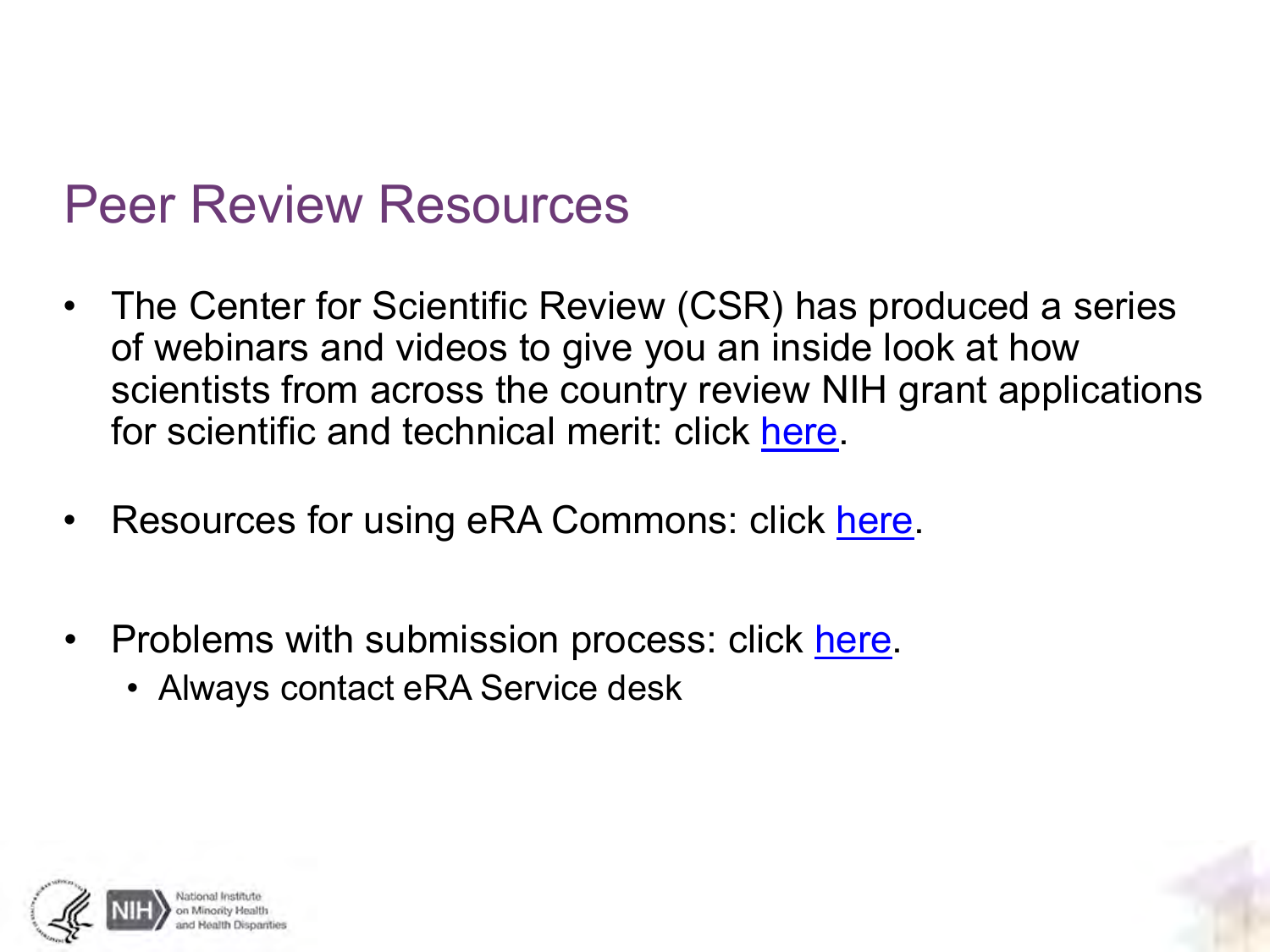## III. Timeline for submission, review, and selection of applications

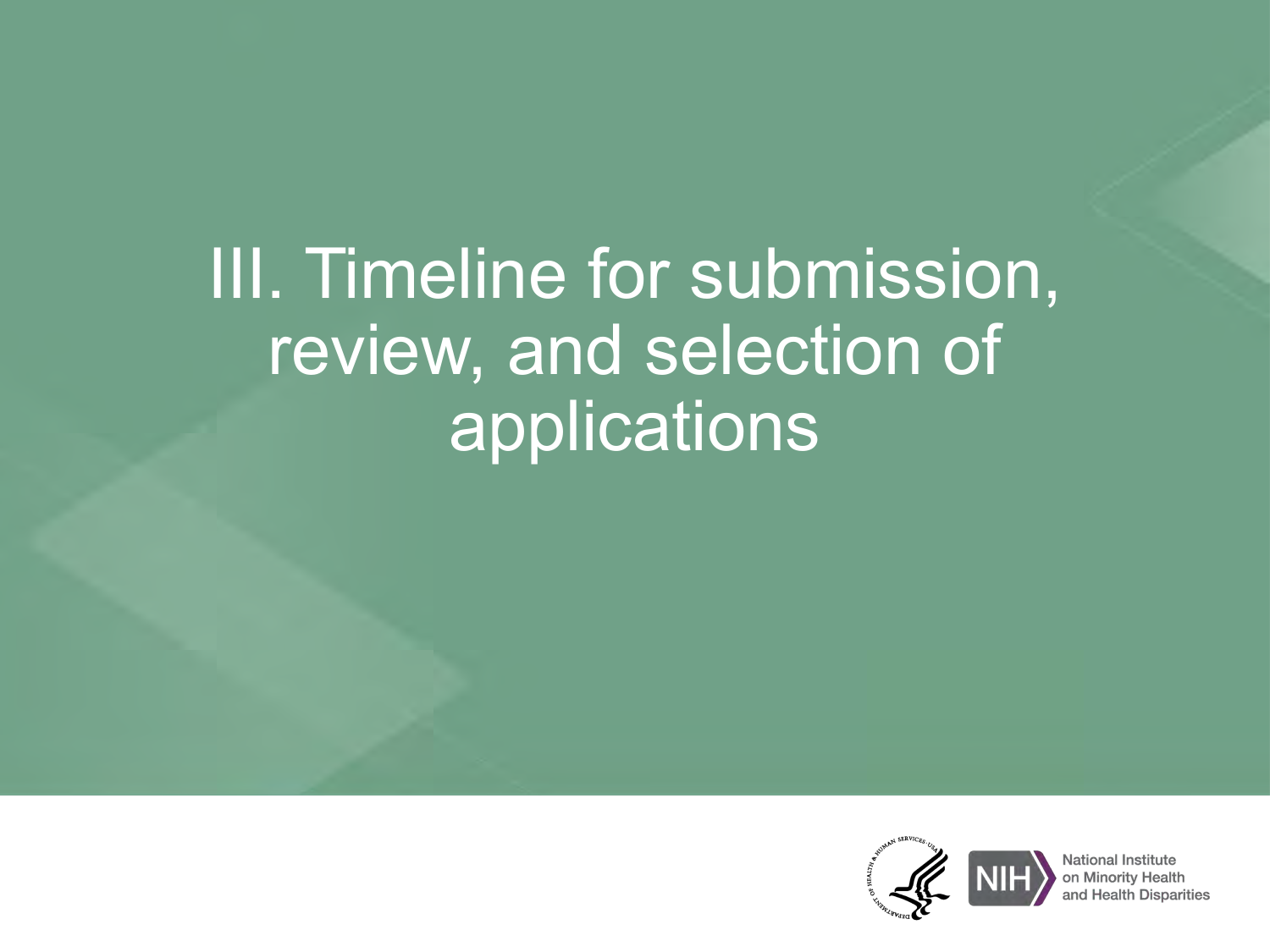

- **Posted:** March 22, 2022
- **Letter of Intent:** April 30, 2022 | October 13, 2022
- **Application Due:** May 31, 2022 | November 13, 2022
- **Review Dates:** July 2022 | March 2023
- **Council Dates:** August 2022 | May 2023
- **Earliest Start Dates:** September 2022 | July 2023



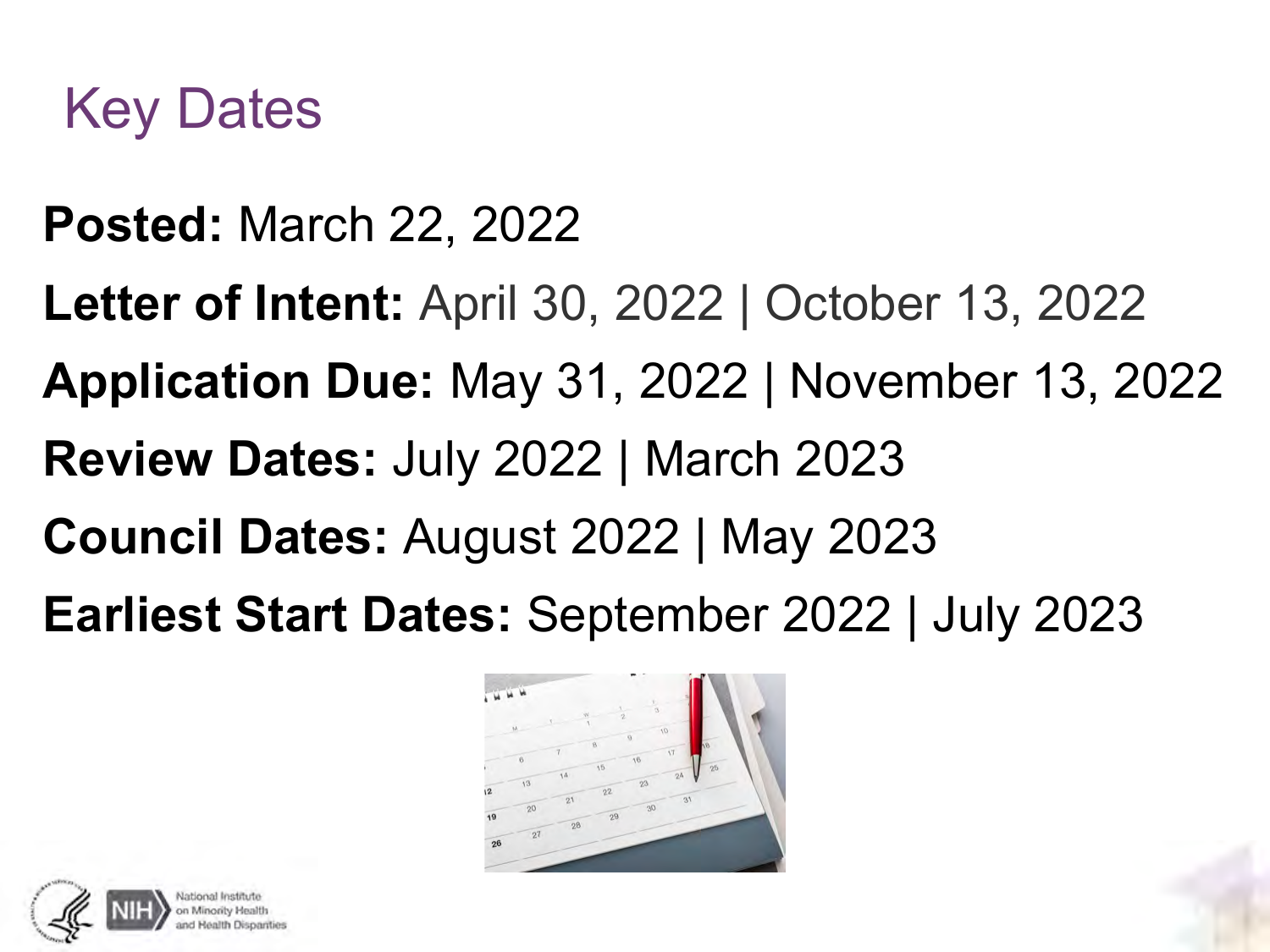### Connect with Us

Program:

#### **NIMHD**

Michelle Doose, PhD, MPH 301-402-4620 | [michelle.doose@nih.gov](mailto:michelle.doose@nih.gov) Arielle Gillman, PhD, MPH

301-435-0060 | [arielle.gillman@nih.gov](mailto:arielle.gillman@nih.gov)

#### Peer Review:

Karen Nieves-Lugo, PhD 301-480-4727 | [karen.nieveslugo@nih.gov](mailto:karen.nieveslugo@nih.gov) Yujing Liu, MD, PhD 301-827-7815 | [liuyujin@mail.nih.gov](mailto:liuyujin@mail.nih.gov)

#### Grants Management:

Priscilla Grant, JD 301-594-8412 | [grantp@mail.nih.gov](mailto:grantp@mail.nih.gov)



#### **NCI**

Wen-Ying Sylvia Chou, PhD 240-276-6954 | [chouws@nci.nih.gov](mailto:chouws@nci.nih.gov)

#### **NCI**

Crystal Wolfrey 240-276-6277 | [wolfreyc@mail.nih.gov](mailto:wolfreyc@mail.nih.gov)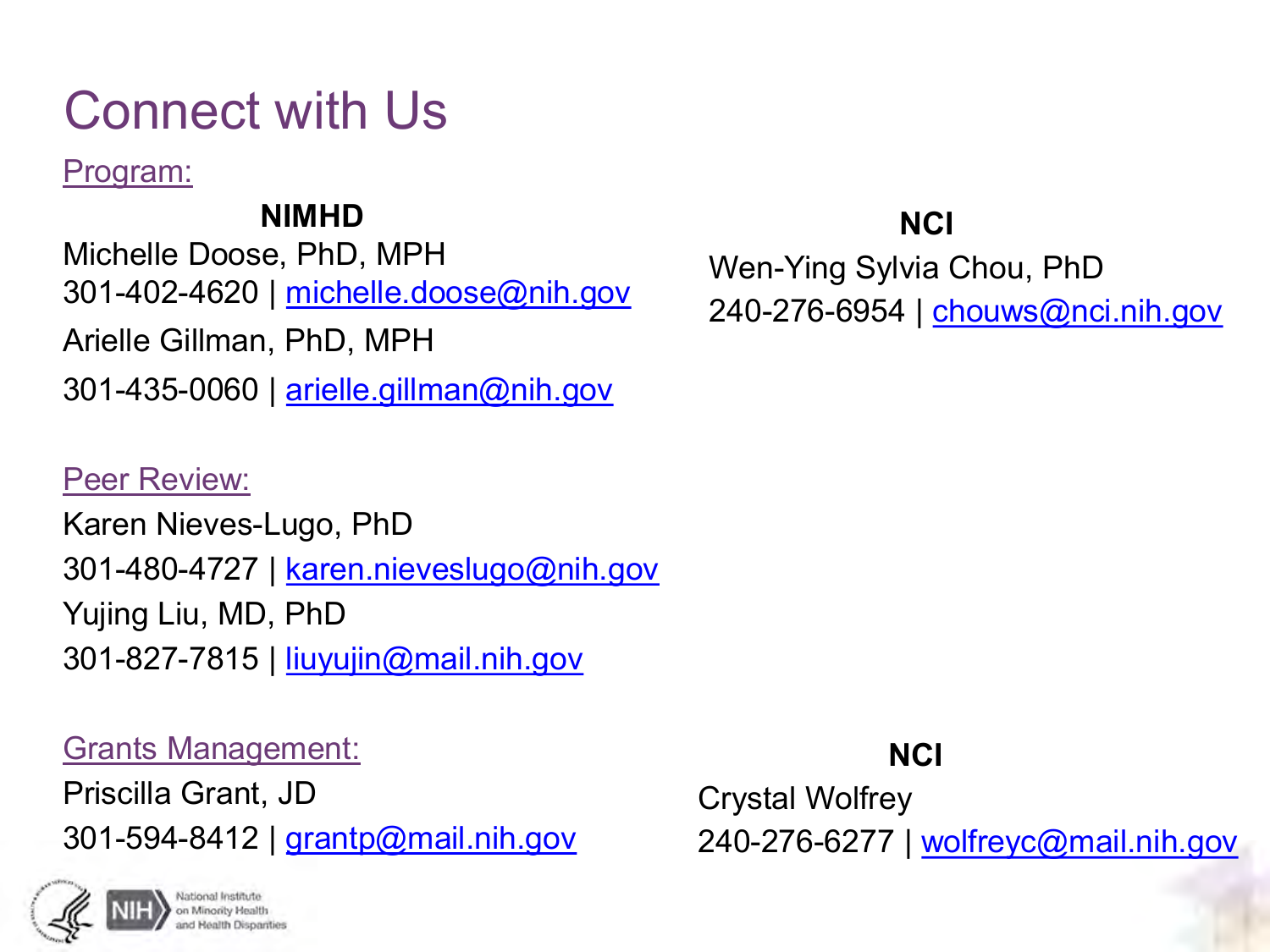## IV. Participant Questions